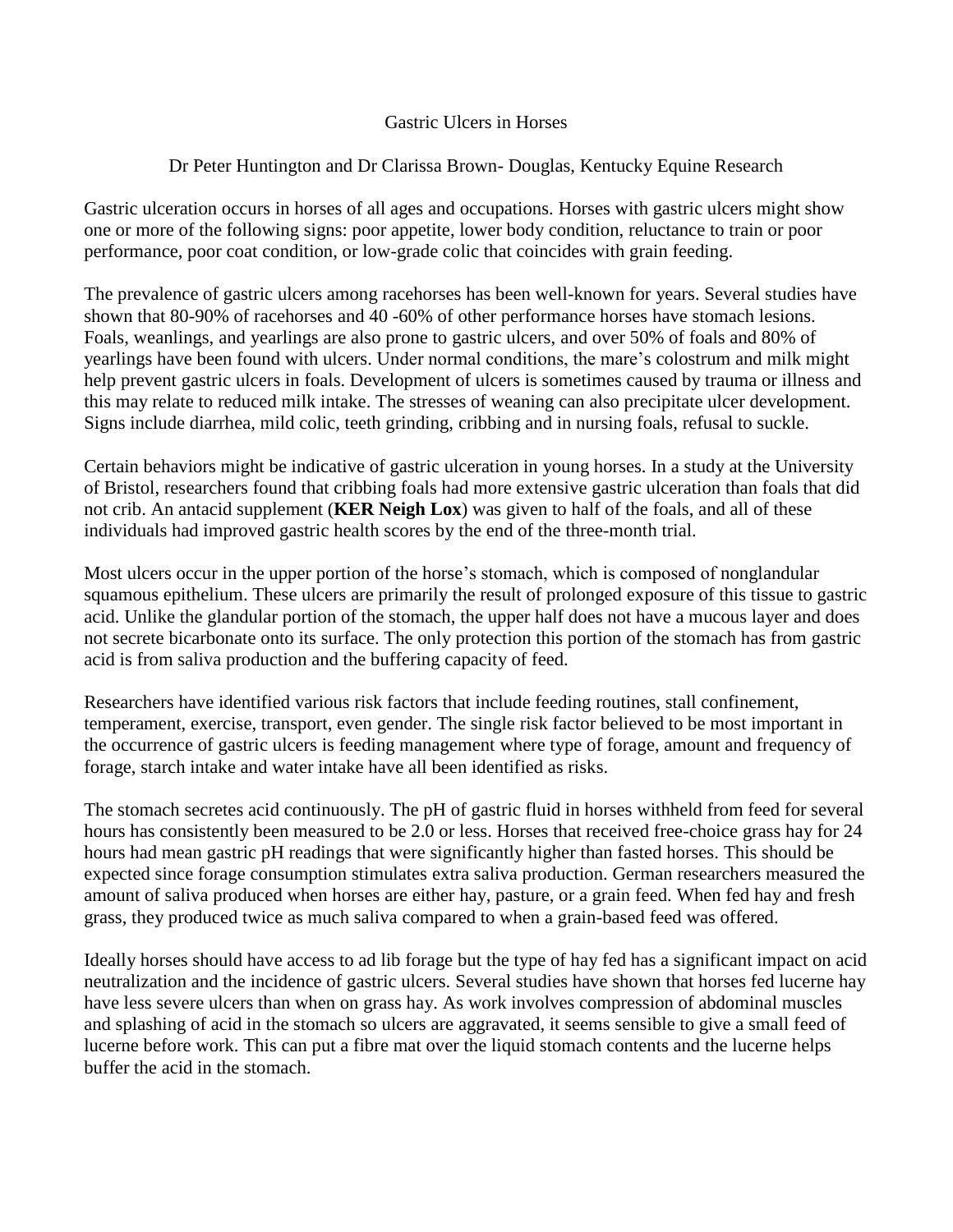Aside from appropriate management techniques, the type of concentrates fed will have an impact on ulcers. As high starch diets increase the risk, lower starch feeds where more energy comes from fat and digestible fibre is desirable. The type of fat is important as research in Florida has shown that oils with high levels of omega 6 fatty acids can stimulate protective substances and increase stomach ph thus reducing the risk of ulcer development. In most circumstances we find that omega 3 fatty acids are the beneficial type, but to reduce ulcer severity/risk you need to feed corn oil, sunflower seeds or stabilized rice bran (KER Equi-Jewel). Feeding significant amounts of these fat supplements also allows you to reduce the grain and starch level in the feed.

Gastric ulcers can pose problems for horses of all ages, from foals to high-performance racehorses. Strategic nutritional management of horses can sometimes completely offset the risk of gastric ulcers.

For more information on equine nutrition in general please visit www.ker.com or sign up for weekly email newsletters on horse feeding and nutrition at [www.equinews.com](http://www.equinews.com/)